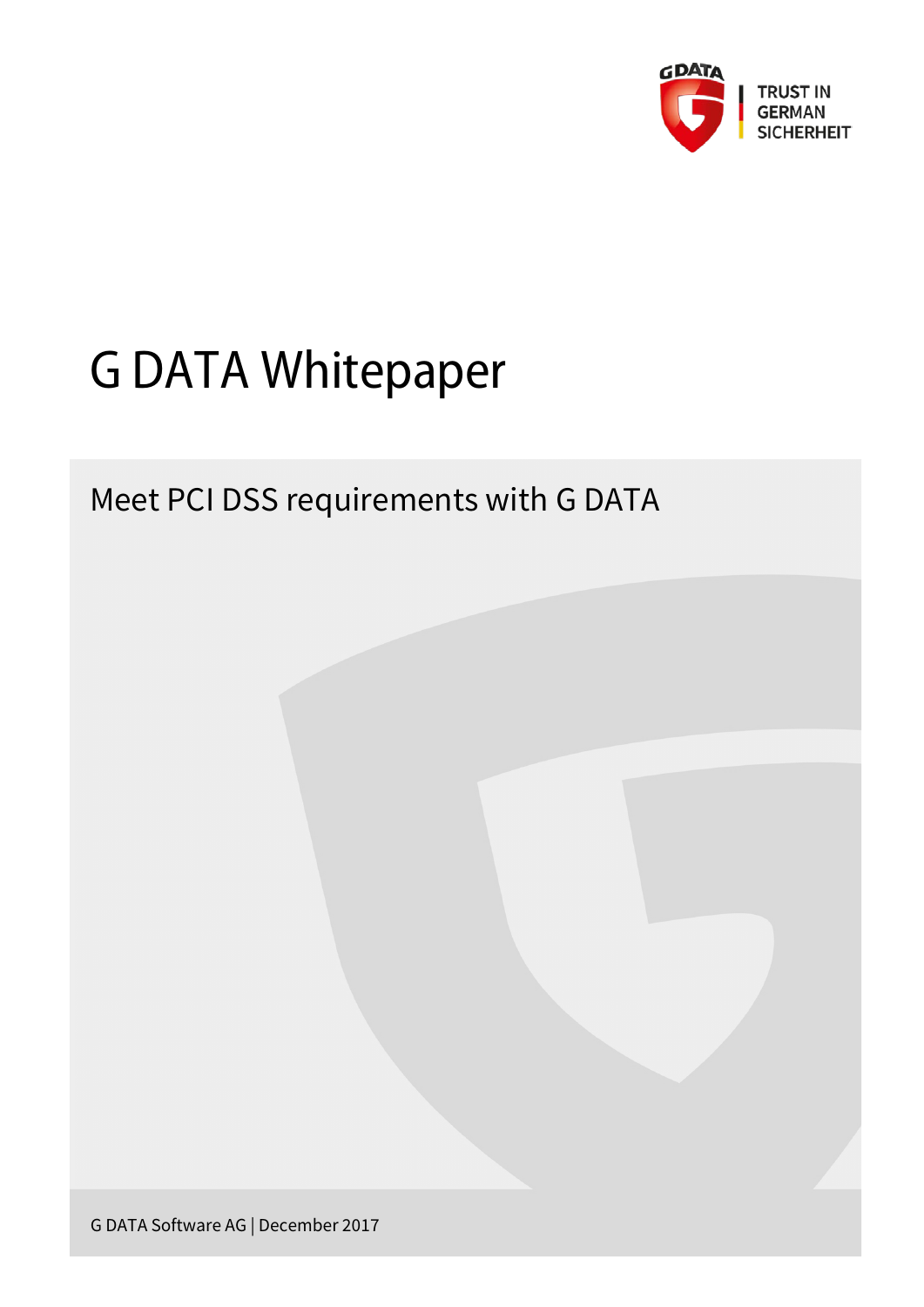## Introduction

Information technology has dramatically influenced existing ways of doing business. Digital workplaces, networked point-of-sale terminals and centralized customer databases provide tangible advantages to enterprises and SMBs and their customers, such as increased efficiency and lower costs. However, digitization also comes with its own set of risks. Networked devices enable connected functionality but can also be abused by criminals to gain unauthorized access to internal data. Data theft directly affects customers and business operations and can lead to considerable financial damages.

In order to combat the risks of digital workflows involving credit card data, the major credit card organizations founded the Payment Card Industry Security Standards Council and developed a standard for dealing with credit card data. All companies that process credit card data are bound by the Payment Card Industry Data Security Standard (PCI DSS) and can be found liable in case of a data breach. G DATA solutions assist enterprises that want to protect credit card data and ensure PCI DSS compliance. This whitepaper will discuss the PCI DSS standard and describe how G DATA can help administrators meet PCI DSS requirements.

## 1. PCI DSS

The PCI DSS standard was first introduced in 2004 by merging the data security policies of the credit card organizations that founded the PCI Security Standards Council. Its goal is to protect account data of credit card holders. PCI DSS explicitly sets a minimum level of requirements. Companies are free to implement additional measures to further increase data protection. The standard does not replace any laws or regulations; its requirements are set in addition to them.

#### 1.1. Scope

Every company that processes credit card data in one form or another falls under PCI DSS requirements. First of all, companies must be aware of the types of data to which PCI DSS applies. The standard distinguishes between two types: cardholder data and sensitive authentication data. Card holder data, which includes the credit card number, cardholder name, service code and expiration date, may be stored. Sensitive authentication data, on the other hand, may be processed but must never be stored. Both are subject to the PCI DSS requirements.

Secondly, the systems that may process card holder data and thus fall within the scope of PCI DSS must be listed. PCI DSS states that its requirements apply to all systems that are connected to or included in the cardholder data environment (CDE). As examples, the standard names servers (such as web servers or mail servers), network components such as firewall and access points, applications, and every other component or device that is connected to the CDE. In practice, this means that the entire IT infrastructure of any company that processed credit card data must comply with PCI DSS standards. Alternatively, the CDE can be limited by performing network segmentation and separating the part of the network that processes cardholder data from the part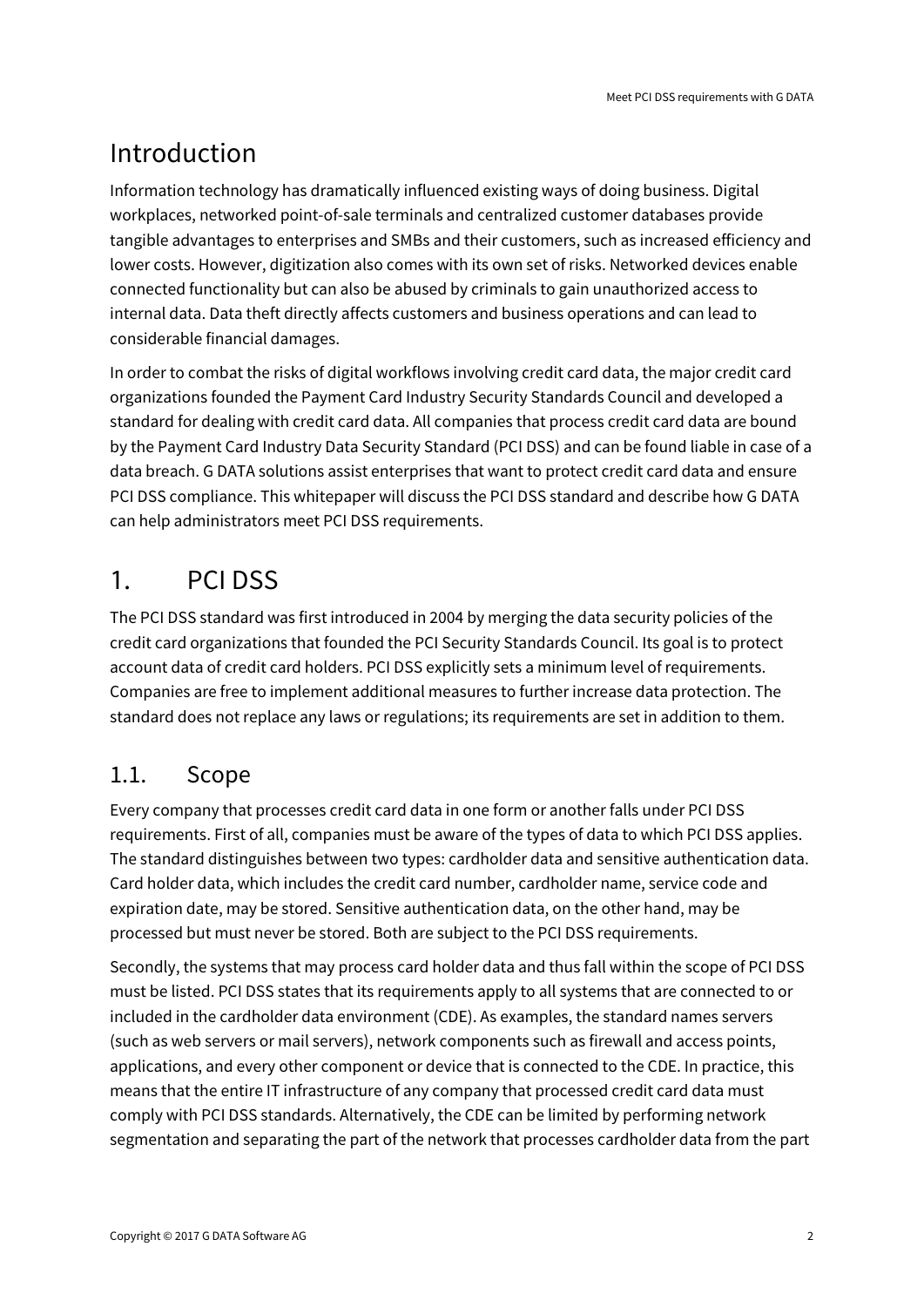that does not. Especially in the context of wireless networking, the possible implications of network design for PCI DSS compliance must be evaluated when setting up the infrastructure.

Third-party service providers also fall under the scope of PCI DSS, if a company exchanges cardholder data with them. For example, this may be the case when utilizing a third party to manage the payment process, or when an external party takes care of company hardware or software (such as cloud providers).

#### 1.2. Assessment

Companies that fall within the PCI DSS scope must undergo a regular PCI DSS assessment, which checks whether the company is compliant with the requirements. Assessment parameters depend on the validation level of the merchant and on the credit card provider. For example, a level 4 Visa merchant (processing fewer than 20,000 Visa transactions per year) must at least submit an Attestation of Compliance (AOC) form and complete a yearly Self-Assessment Questionnaire (SAQ) in which they validate their PCI DSS compliance. Larger companies, however, face stricter procedures: level 1 Visa merchants (over 6 million Visa transactions) must file a Report on Compliance, which has to be completed by a Qualified Security Assessor (QSA) or an internal auditor, in addition to the AOC form. The level structure varies between credit card providers, but the AOC and SAQ components are universal. Third party service providers must also validate their PCI DSS compliance, either through an annual assessment of their own or by only carrying out an on-demand assessment when a customer asks for it.

#### 1.3. Structure

The PCI DSS standard has six general categories with altogether twelve requirements, each of which contains a number of individual measures:

- Build and maintain a secure network and systems
	- 1. Install and maintain a firewall configuration to protect cardholder data
	- 2. Do not use vendor-supplied defaults for system passwords and other security parameters
- Protect cardholder data
	- 3. Protect stored cardholder data
	- 4. Encrypt transmission of cardholder data across open, public networks
- Maintain a vulnerability management program
	- 5. Protect all systems against malware and regularly update anti-virus software or programs
	- 6. Develop and maintain secure systems and applications
- Implement strong access control measures
	- 7. Restrict access to cardholder data by business need to know
	- 8. Identify and authenticate access to system components
	- 9. Restrict physical access to cardholder data
- Regularly monitor and test networks
	- 10. Track and monitor all access to network resources and cardholder data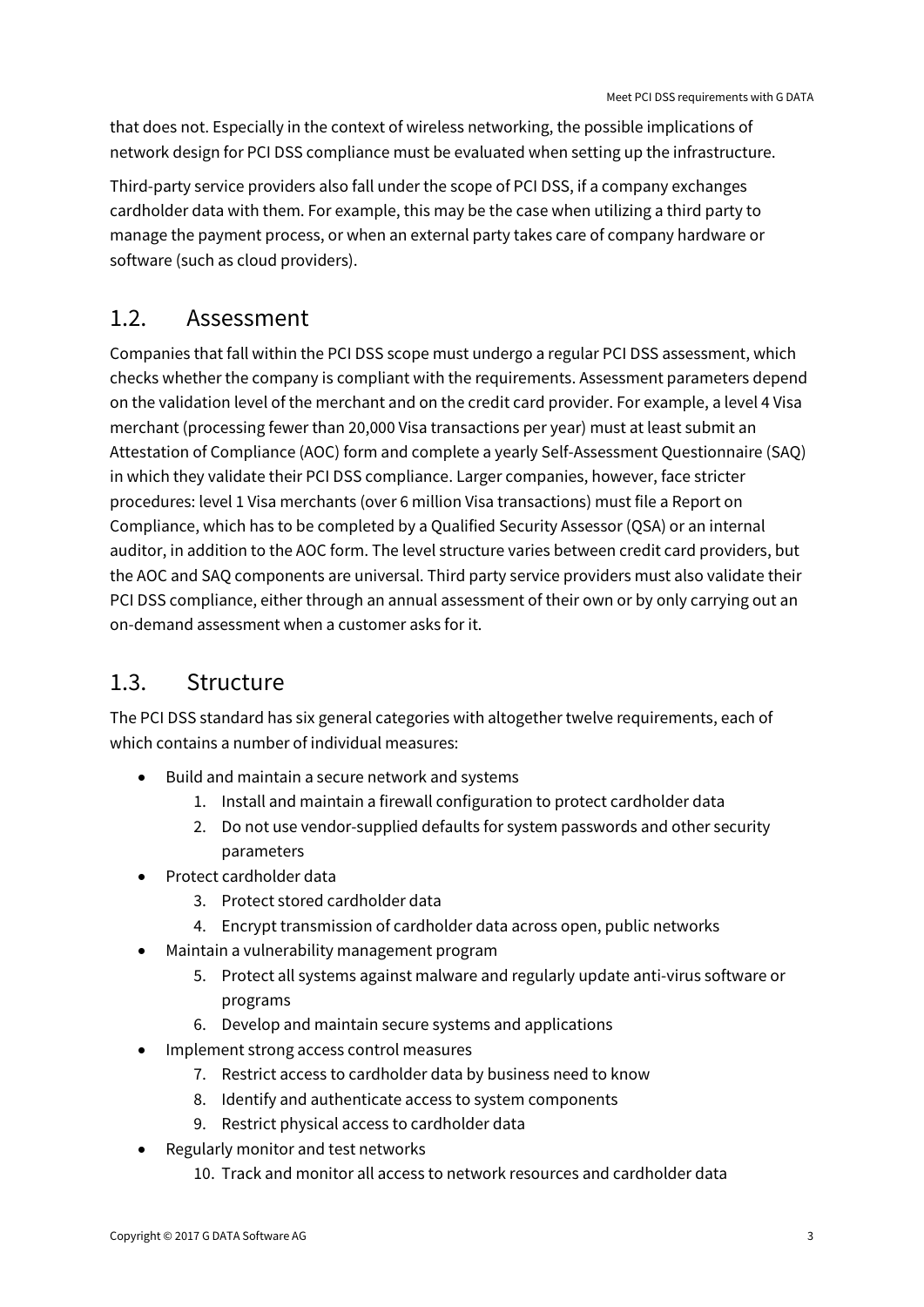- 11. Regularly test security systems and processes
- Maintain an information security policy
	- 12. Maintain a policy that addresses information security for all personnel

Each requirement lists a number of sub-requirements or measures, which can range from technical configuration to policy and workflow implementations. For each measure, the standard offers additional guidance and testing procedures to make sure compliance exists.

### 2. Meet PCI DSS requirements with G DATA

G DATA business solutions can help enterprises to sustainably meet PCI DSS requirements by supporting workflows and policies and implementing technical measures. Compliance is an ongoing process: infrastructure or personnel changes can affect its status. G DATA software offers functionality that helps administrators to implement and monitor the status of compliance.

The individual PCI measures are a mixture of technical measures and policy-making decisions. Not all measures can be supported by security software. For that reason, this whitepaper only offers general guidance on the areas of PCI DSS that G DATA can help with. To achieve full compliance and to ensure that the proper measures have been implemented, it is recommended to engage specialized PCI DSS consultancy services.

#### Requirement 1: Install and maintain a firewall configuration to protect cardholder data

G DATA Client Security Business, Endpoint Protection Business and Managed Endpoint Security contain a client firewall, which helps provide security for networked endpoints (requirement 1.4). It can be configured to restrict traffic with the CDE to the necessary minimum (requirement 1.2). The firewall protects desktops as well as laptops, allowing flexible rules for devices that are used within as well as outside the corporate network. G DATA solutions can also be deployed in DMZ scenarios (requirement 1.3). The product documentation provides a clear overview of port and protocol configuration that is required to deploy G DATA solutions (requirement 1.1).

#### Requirement 2: Do not use vendor-supplied defaults for system passwords and other security parameters

G DATA solutions can be configured using a comprehensive dashboard. This helps administrators quickly adapt protection settings to their needs (requirement 2.1). The clearly grouped and documented configuration modules enable administrators to quickly obtain information that is required by security policies and operational procedures (requirement 2.5). The solutions support the development of configuration standards by offering various deployment scenarios and by allowing administrators to configure machines based on group settings (requirement 2.2). Through the integration with existing Active Directory services as well as the comprehensive hardware and software inventory, administrators are always informed about components that may be in the scope of the PCI standard (requirement 2.4).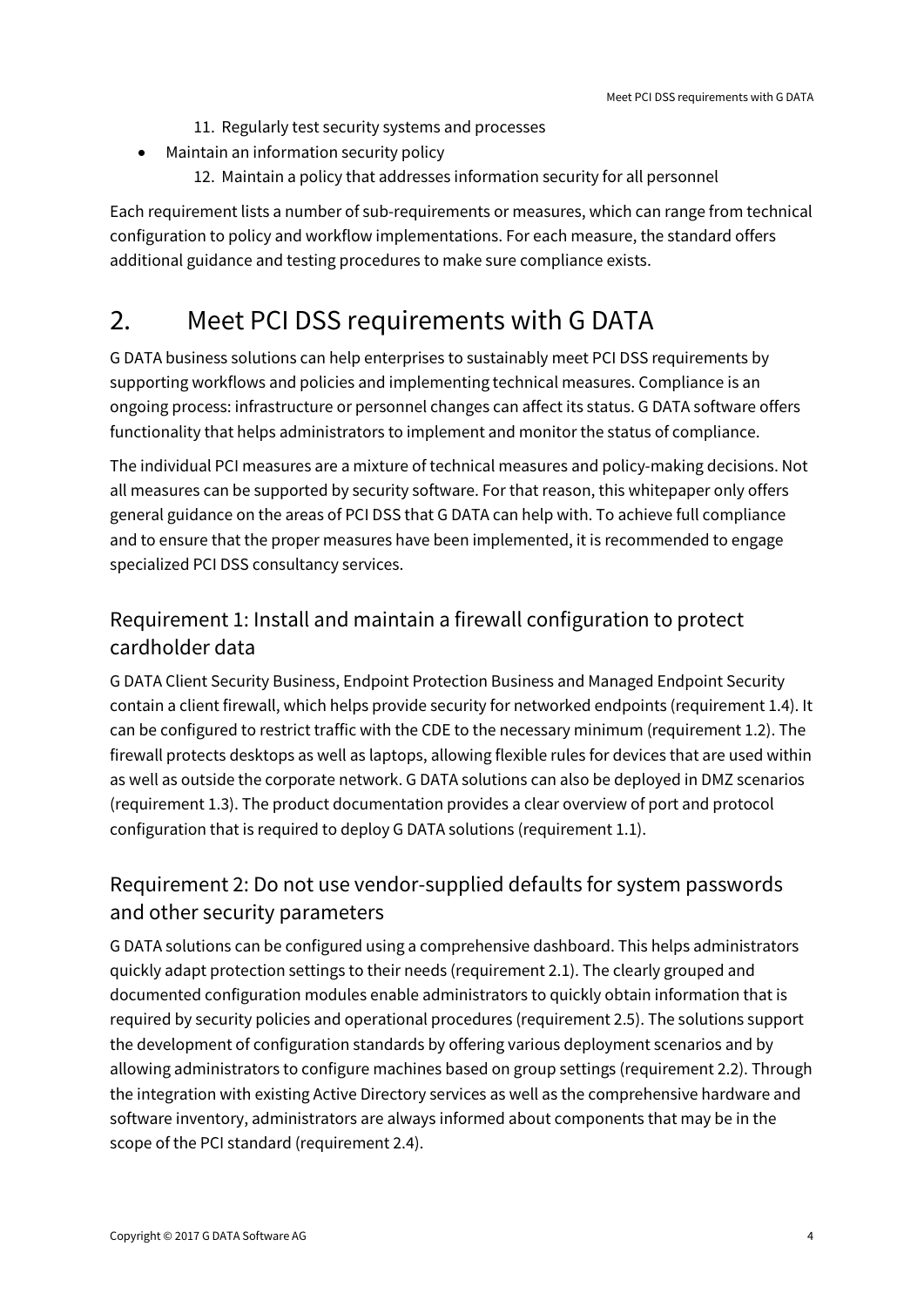#### Requirement 5: Protect all systems against malware and regularly update anti-virus software or programs

G DATA solutions provide endpoint protection for a wide range of operating systems including Windows, Mac, Linux, Android and iOS (requirement 5.1). Regular updates can be configured, as well as periodic scans, with logs being available through a clear console (requirement 5.2). By default, protection components cannot be disabled by the end user. Only if an administrator explicitly allows changes, security settings can be configured on the endpoint itself (requirement 5.3). The administrative dashboard offers a clear overview of settings and tasks, which supports the documentation of security policies and operational procedures. In addition, the ReportManager module allows administrators to regularly create tailor-made reports about the security status and configuration (requirement 5.4).

#### Requirement 6: Develop and maintain secure systems and applications

Requirement 6 focuses on making sure security vulnerabilities cannot be abused to gain access to systems, both technically and by using policies. A process for security vulnerability identification (requirement 6.1) can be set up in conjunction with G DATA Advanced Analytics, which offers consultancy services. With the help of the Patch Management module, patch testing and deployment can be automated, making sure that systems are protected from known vulnerabilities (requirement 6.2).

#### Requirement 7: Restrict access to cardholder data by business need to know

Access control measures can be implemented by creating a comprehensive policy and implementing technical measures using tools such as the PolicyManager module of G DATA Endpoint Protection Business and Managed Endpoint Security. For example, using Application Control, access to specific applications can be granted to only those employees who need access in order to carry out their job (requirements 7.1 and 7.2). The integrated dashboard of G DATA solutions supports the documentation of access control measures.

#### Requirement 8: Identify and authenticate access to system components

User account management of G DATA solutions is based on Windows credentials, which allows for fine-grained password-based user management (requirements 8.1 and 8.2). Alternatively, an integrated authentication system can be used.

#### Requirement 10: Track and monitor all access to network resources and cardholder data

Using the Network Monitoring module of G DATA solutions, administrators can stay on top of infrastructure events. Network Monitoring keeps track of a wide range of statistics on infrastructure components, such as CPU load, network traffic or runaway processes, in order to support administrators with identifying suspicious activity (requirement 10.6). The endpoint